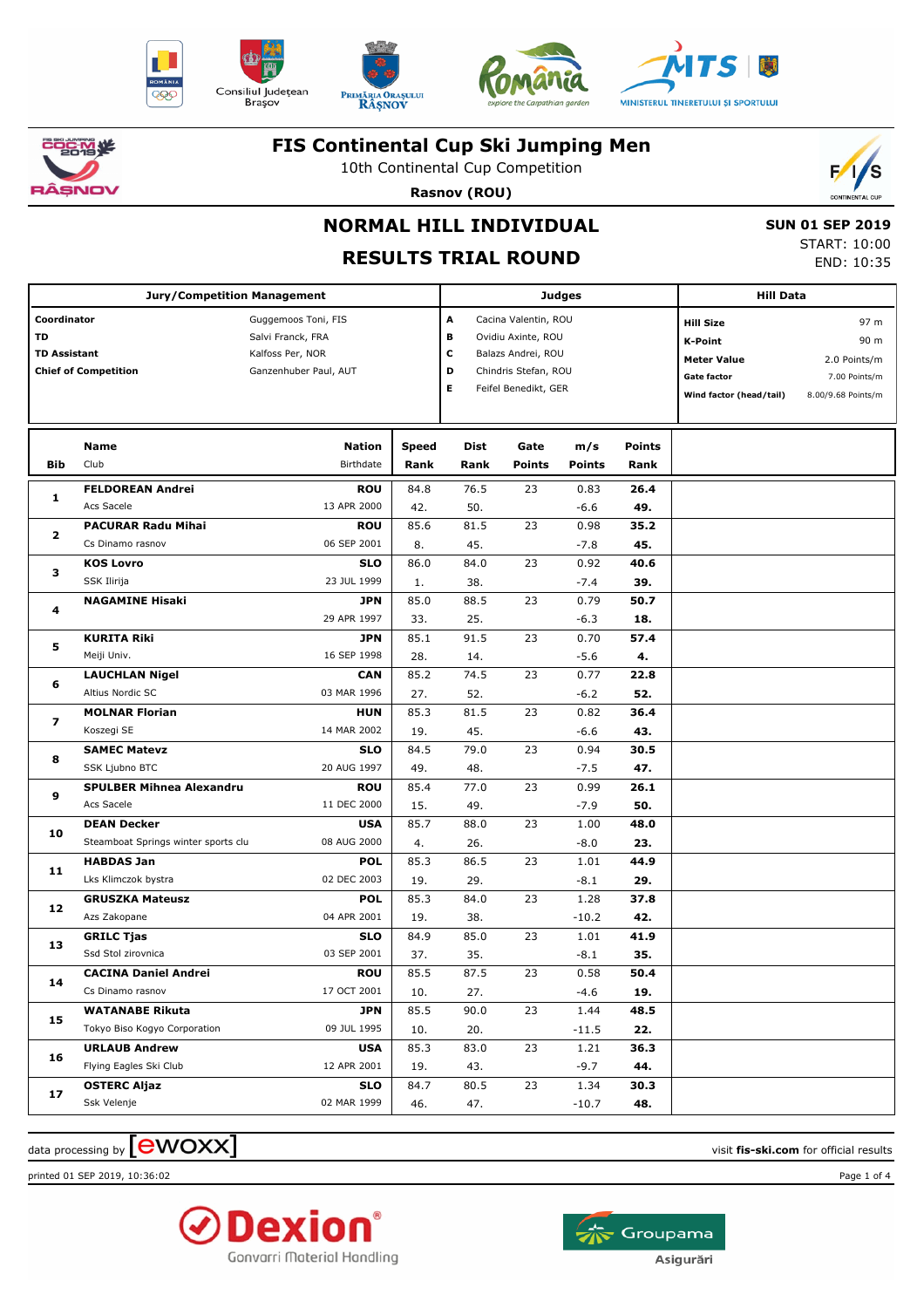











10th Continental Cup Competition

**Rasnov (ROU)**



## **NORMAL HILL INDIVIDUAL RESULTS TRIAL ROUND**

 **SUN 01 SEP 2019** START: 10:00 END: 10:35

|     | Name                           | Nation      | <b>Speed</b> | Dist                                                                        | Gate          | m/s           | <b>Points</b> |  |
|-----|--------------------------------|-------------|--------------|-----------------------------------------------------------------------------|---------------|---------------|---------------|--|
| Bib | Club                           | Birthdate   | Rank         | Rank                                                                        | <b>Points</b> | <b>Points</b> | Rank          |  |
|     | <b>TOROK Eduard</b>            | <b>HUN</b>  | 84.9         | 83.5                                                                        | 23            | 1.04          | 38.7          |  |
| 18  | Koszegi Sport Egyesulet        | 02 MAY 1997 | 37.          | 42.                                                                         |               | $-8.3$        | 41.           |  |
|     | <b>PILCH Tomasz</b>            | <b>POL</b>  | 85.4         | 85.0                                                                        | 23            | 0.66          | 44.7          |  |
| 19  | WSS Wisla                      | 20 OCT 2000 | 15.          | 35.                                                                         |               | $-5.3$        | 30.           |  |
|     | <b>LISSO Justin</b>            | <b>GER</b>  | 85.3         | 75.0                                                                        | 23            | 0.54          | 25.7          |  |
| 20  | Wsv Schmiedefeld               | 12 DEC 1999 | 19.          | 51.                                                                         |               | $-4.3$        | 51.           |  |
|     | <b>MAERKL Kilian</b>           | <b>GER</b>  | 85.0         | 86.0                                                                        | 23            | 0.95          | 44.4          |  |
| 21  | Sc Partenkirchen               | 10 APR 2000 | 33.          | 31.                                                                         |               | -7.6          | 31.           |  |
|     | <b>GASIENICA Patrick</b>       | <b>USA</b>  | 85.5         | 84.0                                                                        | 23            | 1.02          | 39.8          |  |
| 22  | Norge Ski club                 | 28 NOV 1998 | 10.          | 38.                                                                         |               | $-8.2$        | 40.           |  |
|     | <b>VASKUL Andrii</b>           | <b>UKR</b>  |              |                                                                             |               |               |               |  |
| 23  | COP of Winter Sports           | 01 APR 1999 |              |                                                                             |               |               |               |  |
|     | <b>VILLUMSTAD Fredrik</b>      | <b>NOR</b>  | 85.8         | 93.5                                                                        | 23            | 1.25          | 57.0          |  |
| 24  | <b>SKIMT</b>                   | 21 MAR 1999 | 3.           | 8.                                                                          |               | $-10.0$       | 5.            |  |
|     | <b>KOMABA Shinya</b>           | <b>JPN</b>  | 85.6         | 89.0                                                                        | 23            | 1.28          | 47.8          |  |
| 25  | Tokyo Biso Kogyo Corporation   | 23 JAN 1996 | 8.           | 22.                                                                         |               | $-10.2$       | 25.           |  |
|     | <b>MAKSIMOCHKIN Mikhail</b>    | <b>RUS</b>  | 85.7         | 91.0                                                                        | 23            | 1.16          | 52.7          |  |
| 26  | Sdushor CSP N. Novgorod Dinamo | 29 AUG 1993 | 4.           | 16.                                                                         |               | $-9.3$        | 15.           |  |
|     | <b>HAARE Anders</b>            | <b>NOR</b>  | 85.7         | 95.5                                                                        | 23            | 1.46          | 59.3          |  |
| 27  | Vikersund IF                   | 07 DEC 1999 | 4.           | 2.                                                                          |               | $-11.7$       | З.            |  |
|     | <b>MARUSIAK Yevhen</b>         | <b>UKR</b>  | 84.5         | 86.0                                                                        | 23            | 1.30          | 41.6          |  |
| 28  | ShVSM of Ivano-Frankivsk       | 16 MAR 2000 | 49.          | 31.<br>$-10.4$<br>36.<br>85.5<br>23<br>1.10<br>42.2<br>33.<br>$-8.8$<br>34. |               |               |               |  |
|     | <b>FUCHS Tim</b>               | <b>GER</b>  | 85.1         |                                                                             |               |               |               |  |
| 29  | SC Degenfeld                   | 03 AUG 1997 | 28.          |                                                                             |               |               |               |  |
| 30  | <b>RUPITSCH Markus</b>         | <b>AUT</b>  | 85.4         | 93.5                                                                        | 23            | 1.34          | 56.3          |  |
|     | KSG Klagenfurt-Kaernten        | 08 NOV 1997 | 15.          | 8.                                                                          |               | $-10.7$       | 7.            |  |
| 31  | <b>HOFFMANN Felix</b>          | <b>GER</b>  | 85.5         | 92.0                                                                        | 23            | 1.52          | 51.8          |  |
|     | SWV Goldlauter                 | 14 OCT 1997 | 10.          | 12.                                                                         |               | $-12.2$       | 16.           |  |
| 32  | <b>HOLIK Frantisek</b>         | <b>CZE</b>  | 85.7         | 93.0                                                                        | 23            | 2.02          | 49.8          |  |
|     | LSK Lomnice nad Popelkou-Dukla | 23 OCT 1998 | 4.           | 11.                                                                         |               | $-16.2$       | 20.           |  |
| 33  | <b>SAETHER Rishi</b>           | <b>NOR</b>  | 84.8         | 87.0                                                                        | 23            | 1.45          | 42.4          |  |
|     | Liabygda                       | 08 JAN 1997 | 42.          | 28.                                                                         |               | $-11.6$       | 33.           |  |
| 34  | <b>NIZNIK Adam</b>             | <b>POL</b>  | 85.1         | 90.5                                                                        | 23            | 1.51          | 48.9          |  |
|     | Ts Wisla zakopane              | 07 OCT 2002 | 28.          | 18.                                                                         |               | $-12.1$       | 21.           |  |
| 35  | <b>JUROSZEK Kacper</b>         | <b>POL</b>  | 85.4         | 89.0                                                                        | 23            | 1.72          | 44.2          |  |
|     | Wss Wisla                      | 05 JUN 2001 | 15.          | 22.                                                                         |               | $-13.8$       | 32.           |  |
| 36  | <b>HUBER Stefan</b>            | <b>AUT</b>  | 85.1         | 94.5                                                                        | 23            | 1.68          | 55.6          |  |
|     | SC Seekirchen-Salzburg         | 08 MAR 1994 | 28.          | 4.                                                                          |               | $-13.4$       | 9.            |  |
| 37  | <b>HAAGEN David</b>            | <b>AUT</b>  | 85.3         | 94.0                                                                        | 23            | 1.66          | 54.7          |  |
|     | ESV Muerzzuschlag              | 06 APR 2002 | 19.          | 6.                                                                          |               | $-13.3$       | 12.           |  |
| 38  | <b>HULA Stefan</b>             | <b>POL</b>  | 85.9         | 94.0                                                                        | 23            | 1.61          | 55.1          |  |
|     | KS Eve-nement Zakopane         | 29 SEP 1986 | 2.           | 6.                                                                          |               | $-12.9$       | 11.           |  |

 $\alpha$  data processing by  $\boxed{\text{ewOX}}$ 

printed 01 SEP 2019, 10:36:02 Page 2 of 4



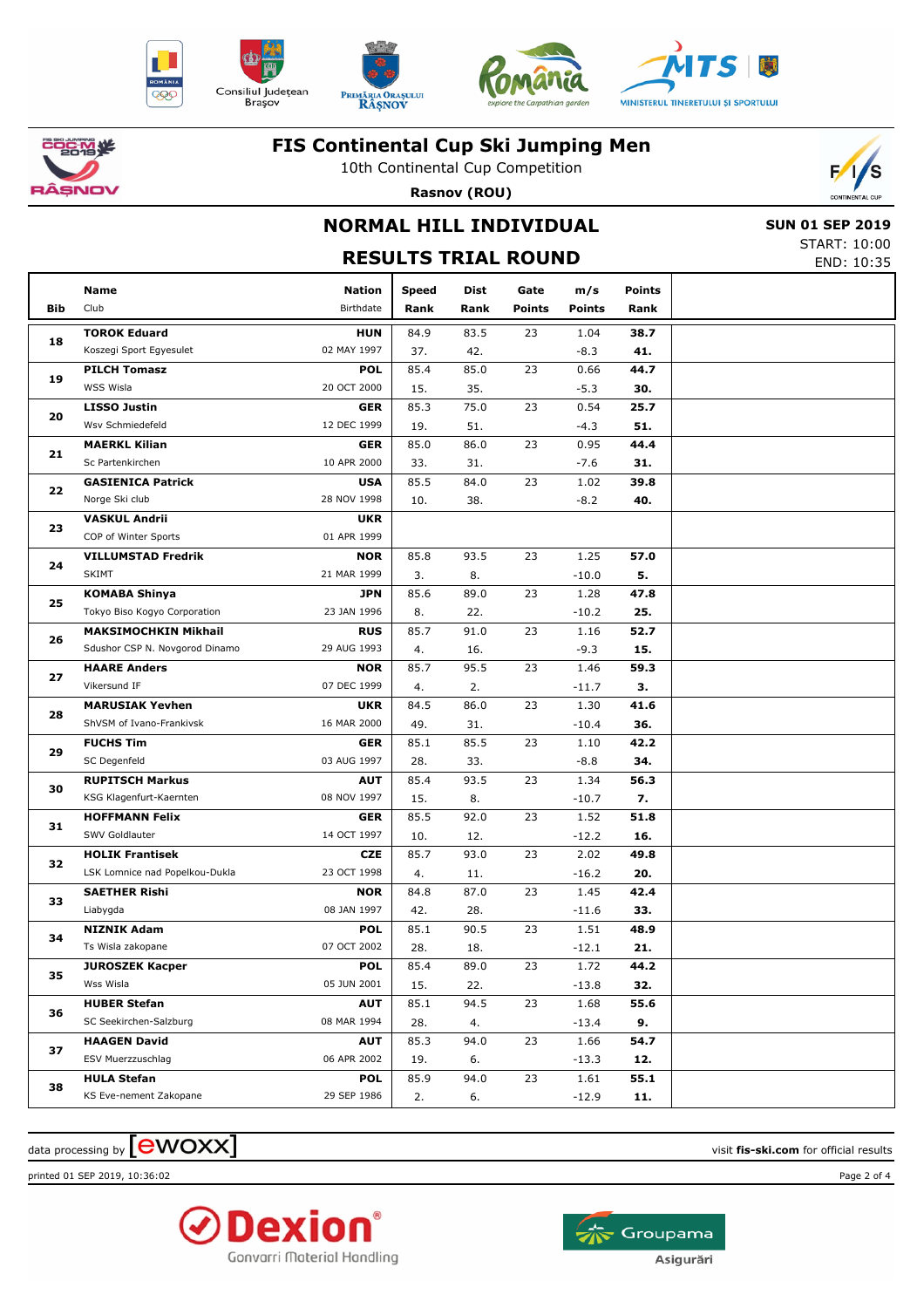











10th Continental Cup Competition **Rasnov (ROU)**



# **NORMAL HILL INDIVIDUAL**

 **SUN 01 SEP 2019** START: 10:00 END: 10:35

|     |                                  | JIMNI. 10.00                                                                                                                                                                                                                                                                                                                                                                                                                                                                                                                                                                                                                                                                                                                                                                                                                                                                                                                                                                                                                                                                                                                                                                                                                                                                                                                                                                                                                                                                                                                     |              |      |               |               |               |            |
|-----|----------------------------------|----------------------------------------------------------------------------------------------------------------------------------------------------------------------------------------------------------------------------------------------------------------------------------------------------------------------------------------------------------------------------------------------------------------------------------------------------------------------------------------------------------------------------------------------------------------------------------------------------------------------------------------------------------------------------------------------------------------------------------------------------------------------------------------------------------------------------------------------------------------------------------------------------------------------------------------------------------------------------------------------------------------------------------------------------------------------------------------------------------------------------------------------------------------------------------------------------------------------------------------------------------------------------------------------------------------------------------------------------------------------------------------------------------------------------------------------------------------------------------------------------------------------------------|--------------|------|---------------|---------------|---------------|------------|
|     |                                  |                                                                                                                                                                                                                                                                                                                                                                                                                                                                                                                                                                                                                                                                                                                                                                                                                                                                                                                                                                                                                                                                                                                                                                                                                                                                                                                                                                                                                                                                                                                                  |              |      |               |               |               | END: 10:35 |
|     | <b>Name</b>                      | <b>Nation</b>                                                                                                                                                                                                                                                                                                                                                                                                                                                                                                                                                                                                                                                                                                                                                                                                                                                                                                                                                                                                                                                                                                                                                                                                                                                                                                                                                                                                                                                                                                                    | <b>Speed</b> | Dist | Gate          | m/s           | <b>Points</b> |            |
| Bib | Club                             | Birthdate                                                                                                                                                                                                                                                                                                                                                                                                                                                                                                                                                                                                                                                                                                                                                                                                                                                                                                                                                                                                                                                                                                                                                                                                                                                                                                                                                                                                                                                                                                                        | Rank         | Rank | <b>Points</b> | <b>Points</b> | Rank          |            |
|     | <b>KALINICHENKO Vitaliy</b>      | <b>UKR</b>                                                                                                                                                                                                                                                                                                                                                                                                                                                                                                                                                                                                                                                                                                                                                                                                                                                                                                                                                                                                                                                                                                                                                                                                                                                                                                                                                                                                                                                                                                                       | 84.8         | 84.0 | 23            | 1.97          | 32.2          |            |
| 39  | ShVSM of Ivano-Frankivsk         | <b>RESULTS TRIAL ROUND</b><br>09 AUG 1993<br>$-15.8$<br>46.<br>42.<br>38.<br>1.73<br>84.5<br>94.5<br>23<br>55.2<br><b>NOR</b><br>05 JUN 1996<br>49.<br>$-13.8$<br>10.<br>4.<br>23<br>1.55<br><b>AUT</b><br>85.0<br>92.0<br>51.6<br>01 AUG 1994<br>33.<br>12.<br>$-12.4$<br>17.<br><b>RUS</b><br>85.5<br>99.0<br>23<br>1.70<br>64.4<br>19 NOV 1989<br>$-13.6$<br>10.<br>1.<br>1.<br>22<br>84.8<br>90.0<br>1.97<br>47.6<br><b>AUT</b><br>07 NOV 1998<br>42.<br>20.<br>3.4<br>$-15.8$<br>26.<br><b>NOR</b><br>84.9<br>89.0<br>22<br>1.69<br>47.9<br>29 DEC 2000<br>$-13.5$<br>37.<br>22.<br>3.4<br>24.<br>84.5<br>84.5<br>22<br>1.36<br><b>CZE</b><br>41.5<br>21 MAY 1996<br>49.<br>37.<br>3.4<br>$-10.9$<br>37.<br>85.5<br>22<br>45.1<br><b>SLO</b><br>84.6<br>1.16<br>18 JAN 2002<br>48.<br>33.<br>3.4<br>$-9.3$<br>28.<br><b>SLO</b><br>84.7<br>83.0<br>22<br>40.7<br>1.09<br>12 MAR 1996<br>43.<br>$-8.7$<br>38.<br>46.<br>3.4<br>85.3<br>86.5<br>22<br>1.36<br><b>AUT</b><br>45.5<br>30 JAN 1999<br>19.<br>29.<br>3.4<br>$-10.9$<br>27.<br>1.52<br><b>AUT</b><br>85.1<br>91.5<br>22<br>54.2<br>05 JUN 1992<br>$-12.2$<br>28.<br>14.<br>3.4<br>14.<br>84.9<br>93.5<br>22<br>1.68<br>57.0<br><b>GER</b><br>20 MAY 1990<br>37.<br>8.<br>3.4<br>5.<br>$-13.4$<br>85.0<br>90.5<br>22<br>1.22<br>54.6<br><b>NOR</b><br>10 AUG 1993<br>33.<br>18.<br>3.4<br>$-9.8$<br>13.<br>84.9<br>91.0<br>22<br>56.2<br><b>GER</b><br>1.15<br>16 MAY 1997<br>$-9.2$<br>8.<br>37.<br>16.<br>3.4<br>22<br>85.3<br>95.0<br><b>SLO</b><br>1.17<br>64.0 |              |      |               |               |               |            |
| 40  | <b>BUSKUM Andreas Granerud</b>   |                                                                                                                                                                                                                                                                                                                                                                                                                                                                                                                                                                                                                                                                                                                                                                                                                                                                                                                                                                                                                                                                                                                                                                                                                                                                                                                                                                                                                                                                                                                                  |              |      |               |               |               |            |
|     | Lensbygda                        |                                                                                                                                                                                                                                                                                                                                                                                                                                                                                                                                                                                                                                                                                                                                                                                                                                                                                                                                                                                                                                                                                                                                                                                                                                                                                                                                                                                                                                                                                                                                  |              |      |               |               |               |            |
|     | <b>WOHLGENANNT Ulrich</b>        |                                                                                                                                                                                                                                                                                                                                                                                                                                                                                                                                                                                                                                                                                                                                                                                                                                                                                                                                                                                                                                                                                                                                                                                                                                                                                                                                                                                                                                                                                                                                  |              |      |               |               |               |            |
| 41  | SK Kehlegg-Vorarlberg            |                                                                                                                                                                                                                                                                                                                                                                                                                                                                                                                                                                                                                                                                                                                                                                                                                                                                                                                                                                                                                                                                                                                                                                                                                                                                                                                                                                                                                                                                                                                                  |              |      |               |               |               |            |
|     | <b>TROFIMOV Roman Sergeevich</b> |                                                                                                                                                                                                                                                                                                                                                                                                                                                                                                                                                                                                                                                                                                                                                                                                                                                                                                                                                                                                                                                                                                                                                                                                                                                                                                                                                                                                                                                                                                                                  |              |      |               |               |               |            |
| 42  | Sdushor CSP N. Novgorod          |                                                                                                                                                                                                                                                                                                                                                                                                                                                                                                                                                                                                                                                                                                                                                                                                                                                                                                                                                                                                                                                                                                                                                                                                                                                                                                                                                                                                                                                                                                                                  |              |      |               |               |               |            |
|     | <b>LEITNER Clemens</b>           |                                                                                                                                                                                                                                                                                                                                                                                                                                                                                                                                                                                                                                                                                                                                                                                                                                                                                                                                                                                                                                                                                                                                                                                                                                                                                                                                                                                                                                                                                                                                  |              |      |               |               |               |            |
| 43  | Nordic Team Absam-Tirol          |                                                                                                                                                                                                                                                                                                                                                                                                                                                                                                                                                                                                                                                                                                                                                                                                                                                                                                                                                                                                                                                                                                                                                                                                                                                                                                                                                                                                                                                                                                                                  |              |      |               |               |               |            |
|     | <b>ERIKSEN Sander Vossan</b>     |                                                                                                                                                                                                                                                                                                                                                                                                                                                                                                                                                                                                                                                                                                                                                                                                                                                                                                                                                                                                                                                                                                                                                                                                                                                                                                                                                                                                                                                                                                                                  |              |      |               |               |               |            |
| 44  | Baekkelaget Sk                   |                                                                                                                                                                                                                                                                                                                                                                                                                                                                                                                                                                                                                                                                                                                                                                                                                                                                                                                                                                                                                                                                                                                                                                                                                                                                                                                                                                                                                                                                                                                                  |              |      |               |               |               |            |
| 45  | <b>SAKALA Filip</b>              |                                                                                                                                                                                                                                                                                                                                                                                                                                                                                                                                                                                                                                                                                                                                                                                                                                                                                                                                                                                                                                                                                                                                                                                                                                                                                                                                                                                                                                                                                                                                  |              |      |               |               |               |            |
|     | TJ Dukla Frenstat pod Radhostem  |                                                                                                                                                                                                                                                                                                                                                                                                                                                                                                                                                                                                                                                                                                                                                                                                                                                                                                                                                                                                                                                                                                                                                                                                                                                                                                                                                                                                                                                                                                                                  |              |      |               |               |               |            |
|     | <b>PRESECNIK Jernej</b>          |                                                                                                                                                                                                                                                                                                                                                                                                                                                                                                                                                                                                                                                                                                                                                                                                                                                                                                                                                                                                                                                                                                                                                                                                                                                                                                                                                                                                                                                                                                                                  |              |      |               |               |               |            |
| 46  | Ssk Ljubno btc                   |                                                                                                                                                                                                                                                                                                                                                                                                                                                                                                                                                                                                                                                                                                                                                                                                                                                                                                                                                                                                                                                                                                                                                                                                                                                                                                                                                                                                                                                                                                                                  |              |      |               |               |               |            |
| 47  | <b>PREVC Cene</b>                |                                                                                                                                                                                                                                                                                                                                                                                                                                                                                                                                                                                                                                                                                                                                                                                                                                                                                                                                                                                                                                                                                                                                                                                                                                                                                                                                                                                                                                                                                                                                  |              |      |               |               |               |            |
|     | Sk Triglav kranj                 |                                                                                                                                                                                                                                                                                                                                                                                                                                                                                                                                                                                                                                                                                                                                                                                                                                                                                                                                                                                                                                                                                                                                                                                                                                                                                                                                                                                                                                                                                                                                  |              |      |               |               |               |            |
| 48  | <b>LIENHER Maximilian</b>        |                                                                                                                                                                                                                                                                                                                                                                                                                                                                                                                                                                                                                                                                                                                                                                                                                                                                                                                                                                                                                                                                                                                                                                                                                                                                                                                                                                                                                                                                                                                                  |              |      |               |               |               |            |
|     | Kitzbueheler Ski Club - KSC      |                                                                                                                                                                                                                                                                                                                                                                                                                                                                                                                                                                                                                                                                                                                                                                                                                                                                                                                                                                                                                                                                                                                                                                                                                                                                                                                                                                                                                                                                                                                                  |              |      |               |               |               |            |
|     | <b>SCHIFFNER Markus</b>          |                                                                                                                                                                                                                                                                                                                                                                                                                                                                                                                                                                                                                                                                                                                                                                                                                                                                                                                                                                                                                                                                                                                                                                                                                                                                                                                                                                                                                                                                                                                                  |              |      |               |               |               |            |
| 49  | UVB Hinzenbach-Oberoesterreich   |                                                                                                                                                                                                                                                                                                                                                                                                                                                                                                                                                                                                                                                                                                                                                                                                                                                                                                                                                                                                                                                                                                                                                                                                                                                                                                                                                                                                                                                                                                                                  |              |      |               |               |               |            |
| 50  | <b>PASCHKE Pius</b>              |                                                                                                                                                                                                                                                                                                                                                                                                                                                                                                                                                                                                                                                                                                                                                                                                                                                                                                                                                                                                                                                                                                                                                                                                                                                                                                                                                                                                                                                                                                                                  |              |      |               |               |               |            |
|     | WSV Kiefersfelden                |                                                                                                                                                                                                                                                                                                                                                                                                                                                                                                                                                                                                                                                                                                                                                                                                                                                                                                                                                                                                                                                                                                                                                                                                                                                                                                                                                                                                                                                                                                                                  |              |      |               |               |               |            |
| 51  | <b>AUNE Joakim</b>               |                                                                                                                                                                                                                                                                                                                                                                                                                                                                                                                                                                                                                                                                                                                                                                                                                                                                                                                                                                                                                                                                                                                                                                                                                                                                                                                                                                                                                                                                                                                                  |              |      |               |               |               |            |
|     | Byaasen                          |                                                                                                                                                                                                                                                                                                                                                                                                                                                                                                                                                                                                                                                                                                                                                                                                                                                                                                                                                                                                                                                                                                                                                                                                                                                                                                                                                                                                                                                                                                                                  |              |      |               |               |               |            |
| 52  | <b>BAER Moritz</b>               |                                                                                                                                                                                                                                                                                                                                                                                                                                                                                                                                                                                                                                                                                                                                                                                                                                                                                                                                                                                                                                                                                                                                                                                                                                                                                                                                                                                                                                                                                                                                  |              |      |               |               |               |            |
|     | SF Gmund-Duernbach               |                                                                                                                                                                                                                                                                                                                                                                                                                                                                                                                                                                                                                                                                                                                                                                                                                                                                                                                                                                                                                                                                                                                                                                                                                                                                                                                                                                                                                                                                                                                                  |              |      |               |               |               |            |
| 53  | <b>JUSTIN Rok</b>                |                                                                                                                                                                                                                                                                                                                                                                                                                                                                                                                                                                                                                                                                                                                                                                                                                                                                                                                                                                                                                                                                                                                                                                                                                                                                                                                                                                                                                                                                                                                                  |              |      |               |               |               |            |
|     | SSD Stol Zirovnica               | 06 APR 1993                                                                                                                                                                                                                                                                                                                                                                                                                                                                                                                                                                                                                                                                                                                                                                                                                                                                                                                                                                                                                                                                                                                                                                                                                                                                                                                                                                                                                                                                                                                      | 19.          | 3.   | 3.4           | $-9.4$        | 2.            |            |

| <b>Weather Information</b> |         |      |                 |     |              |     |
|----------------------------|---------|------|-----------------|-----|--------------|-----|
|                            |         | Air  | <b>Humidity</b> |     | Wind $[m/s]$ |     |
|                            | Weather | [°C] | [%]             | Min | Avg          | Max |
| Trial round                | sunny   | 20   | 67              | 0.5 | 1.2          | 2.0 |

 $\alpha$  data processing by  $\boxed{\text{ewOX}}$ 

printed 01 SEP 2019, 10:36:02 Page 3 of 4